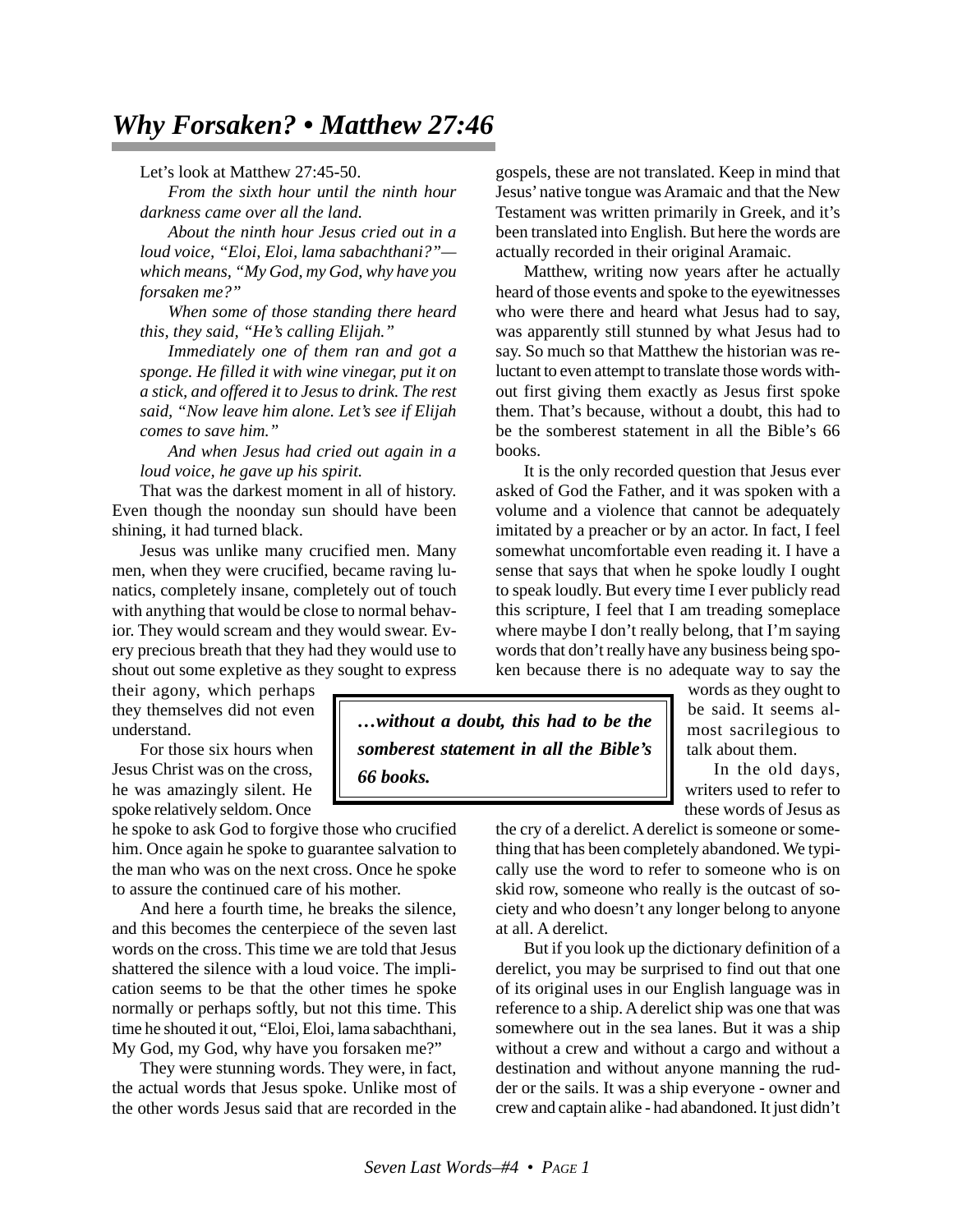belong to anyone at all. Who could ever have imagined that 'derelict' or 'cry of dereliction' would be used to describe the Son of God himself? Whoever could have imagined the circumstances that could have been created for him to cry out, "My God, my God, why have you forsaken me?"

In a sense I feel as if these are hard words to actually get to the center of all that they mean. They are, in a sense, a combination of heaven and hell. Heaven by definition is the presence of God and hell by definition is the absence of God. And so Jesus says, "My God, my God" - those are words of heaven – "why have you forsaken me?" - and those are the words of hell.

Perhaps as stunning as the words that Jesus spoke is the silence that followed them, because Jesus heard no answer from God the Father. At least there is none recorded.

Let us look for a moment at Psalm 22, words that Jesus perhaps here was directly quoting: "My God, my God, why have you forsaken me? Why are you so far from saving me, so far from the words of my groaning? Oh, my God, I cry out by day, but you do not answer, and by night, and am not silent."

I'm not sure at what points we can identify with Jesus Christ, the Son of God, but doesn't it seem to you that this is at least one point at which we can identify because who among us has not at some time cried out to God that question: "Why? In fact, maybe we've shouted it out and gotten no answer or the only answer has been the answer of silence. We've shouted out, "God why am I so lonely?" "God, why has everything gone wrong?" "God, why can't I find a job?" or "Why am I sick?" or "Why must I die?" "Why a divorce?" "Why am I single?" or "Why am I childless?" Why God? Why? Why? Why? Why to all of the questions of the agonies of life that we experience, and after we've shouted it out, we wait for an answer, and the answer is silence.

Or perhaps there is an answer in the silence. Perhaps there is an answer even in the question. Jesus began, "My God, my God…." Maybe that's the answer. Maybe God himself is the answer to the unanswerable questions of life.

Or perhaps Jesus knew the answer before he asked the question, as we oft times know the answer before we ask our 'why' questions to God. And so, in truth, there is no audible answer needed. Or maybe the answer was one that was written in the skies when the darkness split apart and the light began to shine through again.

You may sense that I am struggling with how to get at the heart of what this is all about, that I'm not quite sure how to describe, how to depict, how to communicate what was here happening when Jesus spoke this fourth word from the cross. Maybe you feel a little uncomfortable that I have to struggle this way with it, but you're right - not because I haven't tried to get at the heart of it, but because I think the heart of it is beyond human comprehension.

I can identify with Martin Luther who took this text from Matthew 27 and read it and re-read it, who studied it and meditated on it over and over and over again, these stunning words, the somber words of the dying Christ. His biographers say that Luther spent an extended period of time with these words, time during which he ate nothing at all, time when he was uninterrupted, time when he sat almost trance-like in a chair, wide awake, but motionless. He tried his best to grasp what it was all about, to somehow put down on paper or somehow speak from the pulpit what Jesus here was saying and what it meant for us. Finally, Luther's biographers say, he stood to his feet and he himself cried out. And Luther said, "God forsaken of God? Who can understand it?"

Indeed, who can understand it? They are stunning words. "Eloi, Eloi, lama sabachthani, My God, my God, why have you forsaken me?"

But far more than being stunning words is the even more somber truth of the dreadful reality of which they spoke. What actually happened at that moment? There are some who say God did not forsake Jesus; he couldn't have. God did not forsake Jesus, but Jesus, rather, was all caught up in the terrible anguish of what crucifixion is all about. Jesus was hallucinating. Jesus was dying of blood loss, of suffering and pain, of thirst, and he only thought, he only sensed, he only felt that God was forsaking him.

Then there are those who seek to be more precise theologically and more logical. They say, actually, there is a trinity - a trinity of Father and Son and of Holy Spirit - and that they are one God, and it is simply by definition impossible for one member of the Trinity to forsake another member of the Trinity. The Father cannot forsake the Son, nor can the Son forsake the Spirit, nor the Spirit forsake the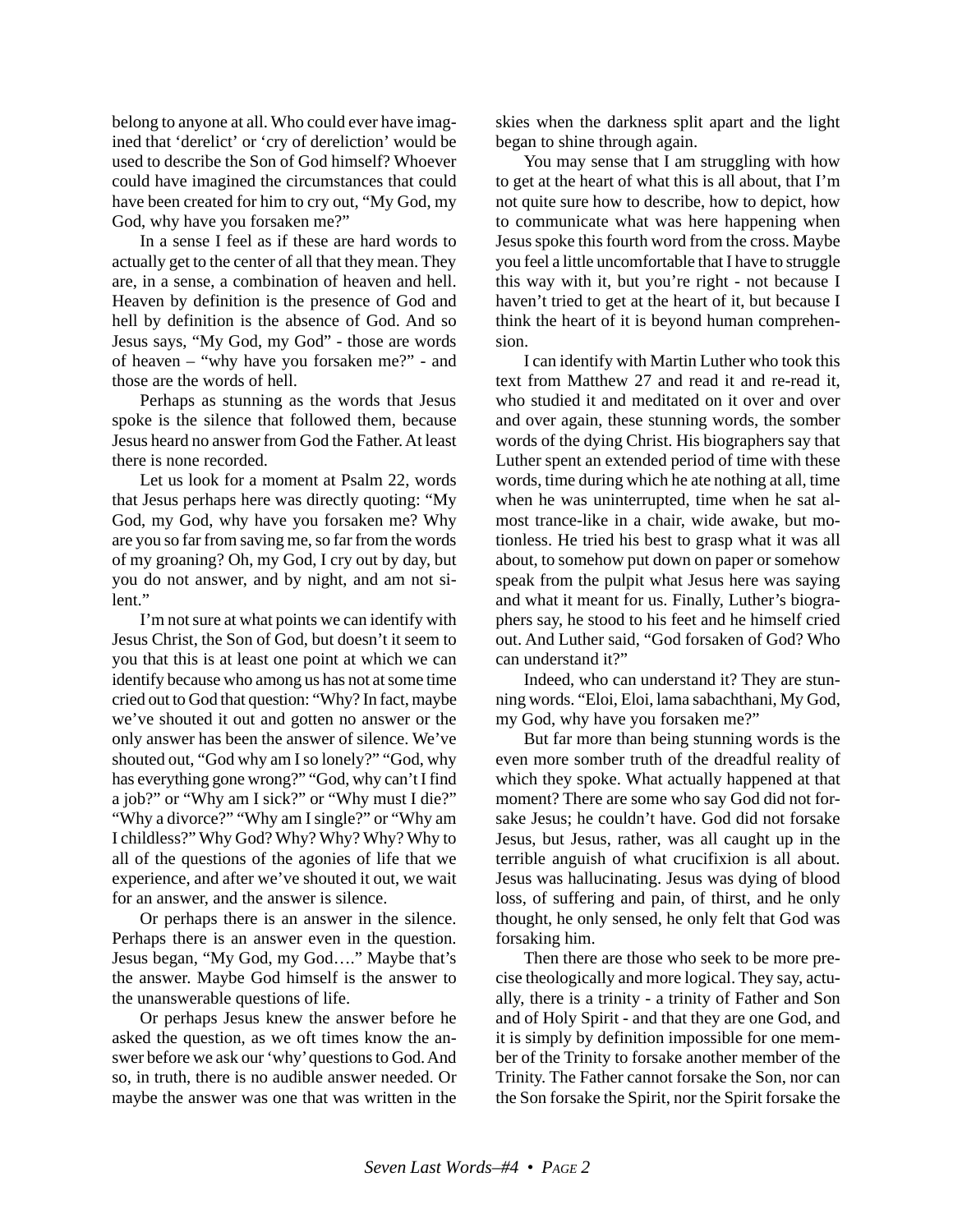Father. It's just impossible, it can't happen. And if, theoretically, somehow it could happen, since God is at the very center of all that the universe is, the universe itself would fly apart, and if it happened, we wouldn't know what happened because that would bring disaster to us all.

Well, what did happen? Let me try, at least, to explain. It is true that God is a trinity of Father, Son, and Holy Spirit, and those who have been very careful to define exactly what that means, as best they can in terms of the Bible, have taught that that trinity is one essence. There is the person of the Father and the person of the Son and the person of the Holy Spirit. Three persons, but they share one 'godness', one 'godhood'. They are all made of the same of whatever makes God God, and they are indivisibly God. It is, in truth, impossible to separate one from the other; it simply cannot be done.

You cannot have God abandon God. It's as impossible as it would be for your skeleton to abandon your body. It's a contradiction of terms. Your body isn't your body without your skeleton. They belong together.

There is a chaos that just cannot be defined, cannot

make sense. But that is not to minimize what here happened in the relationship between God the Father and God the Son. What it was, somehow, was an awful and a terrible break in fellowship. That's what happened at that one terrible dark moment in history.

It would be good if we could come up with some analogy, some illustration, some comparison to our experience, but frankly, our experience is so distant from God's that no illustration, no analogy is adequate.

Maybe we could make some kind of a crude comparison to the relationship between a human father and a human son. Maybe we could think of a day when they have a break in fellowship, when one abandons the other, when they are no longer on speaking terms, when communication is completely shot. But we know that with a father and a son, even if they do not speak, and even if they do not see each other, and even if there is a cessation, a breaking of fellowship, there is absolutely nothing that one or the other can do to stop being the father or the son of the other person. It is an essential relationship that cannot be altered.

So what happened then? Somehow, in a mystery beyond the description of human terms, God the Father turned his back on Jesus Christ his son. He did not break the essential relationship, but broke the fellowship of communication that they had enjoyed together for all of eternity.

Why? Why would he do that? Actually, we end up asking the very same question that Jesus asked. Why?

The Bible says in Isaiah 59:2, "But your iniquities have separated you from your God." That's what sin does, that's what iniquities are all about. They split people apart from a holy God.

But Jesus had no iniquities! Ah, that's true enough. He had no iniquities of his own, but the Bible teaches us in 2 Corinthians 5:21 that at that very moment he was made to be sin for us. So at

*While Jesus hung there on the cross, God withdrew the help of the Holy Spirit. God withdrew the comfort, the rescue of angels, so there was no comfort, no angels, no strength.*

that point in time in history, Jesus Christ took upon himself our sin! And as he took upon himself our sin, God the Father could no longer have that previous fellowship. He had to have a separation; he had to turn his back. He had to

break the fellowship with his son because Jesus took upon him our iniquity, our lies, our hatred, our sins, our gossip, our stealing, our adultery, our selfishness, our unkindness, our transgressions, and when that happened, God turned his back.

Literally, the word forsaken means a withdrawal of aid, no more help. While Jesus hung there on the cross, God withdrew the help of the Holy Spirit. God withdrew the comfort, the rescue of angels, so there was no comfort, no angels, no strength. Now, then, we begin to understand, at least enough to talk about it, that what happened there was that Jesus was abandoned and left alone. He had to suffer all the consequences of our human sin by himself, no assistance, no encouragement, no comfort, no help, and it was hell. Hell, the absence of God. That is precisely what Jesus there experienced. It would seem to me that for someone who has never known God, that hell would be bad enough. But imagine how much worse hell must be for one who has always known God. And Jesus Christ, God's son, had always known him. And then, for that time, he was so abandoned, the help was so removed, that he who